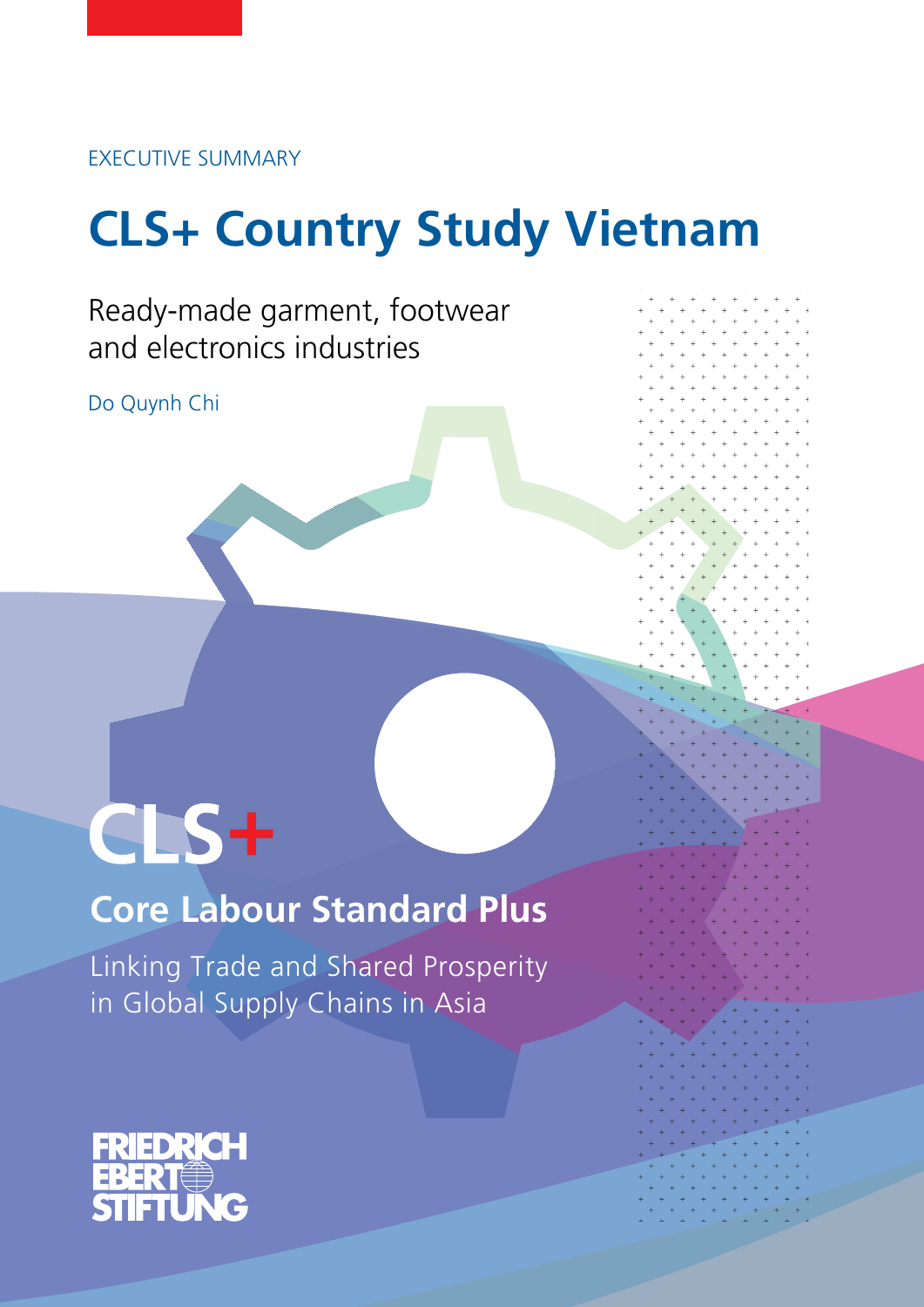## **Executive Summary CLS+ Country Study Vietnam Ready-made garment, footwear and electronics industries**

#### **Introduction**

In Asia, countries with export-oriented industries such as Bangladesh, Pakistan, Cambodia, and Vietnam use cheap labour costs and a growing workforce to ensure their participation in the new global trade regimes. In these new global trade regimes, traditional forms of protectionism as a means to develop domestic industries (as used by their Asian peers, namely South Korea and Taiwan) may no longer be possible as a development trajectory. Preferential trade access and trade agreements are especially conducive to the growth of global supply chains (GSCs), since 80 percent of world trade now takes place through GSCs.

However, trade liberalisation and trade agreements in their current form have unleashed hyper-competitive pressure in products such as ready-made garments (RMGs), footwear, and consumer electronics. Social clauses linked to trade have provided little protection for workers on core labour standards, let alone safety, fair wages, or social protection. The power imbalance between the multinational corporations (at the top of the GSCs) and their suppliers (at the bottom of the GSCs) allow multinational corporations (MNCs) to impose low production prices that contribute to low wages, low profits, and unsafe working conditions (for example, dilapidated buildings). In the textiles and garment sector, there is empirical evidence of a relationship between the declining respect of workers' rights and a decline in the price paid for apparel imported by international brands into the United States, for the period from 1989–2014. The race to the bottom is therefore not a slogan but an economic reality.

The Core Labour Standards Plus (CLS+) project, coordinated and implemented by the Friedrich-Ebert-Stiftung (FES) and labour research institutes in the participating countries, aims to promote the implementation of comprehensive labour and social standards, including but also beyond the Core Labour Standards (CLS), in export-oriented industries in four Asian countries: Pakistan, Cambodia, Bangladesh, and Vietnam. These standards will be implemented within the framework of trade agreements and preference systems. In addition to the CLS, the project also covers: the concept of living wages, occupational safety and health standards, and the limitation of work hours.

The country study for Vietnam, coordinated by the FES Office in Vietnam and conducted by the research team from the Research Center for Employment Relations (ERC), explored the labour practices in the GSCs of three key exporting industries in Vietnam: RMGs, footwear (focusing on sports shoes), and electronics (focusing on hand phones and parts), within the context of the industrial and labour relations systems of the country. Apart from an extensive review of the relevant literature, both in English and Vietnamese, the study was also based on multi-level empirical research (see Figure 1).

At the international level, the research team conducted in-depth interviews with the corporate social responsibility (CSR) and procurement managers of major garment, footwear, and electronics brands that source their products from Vietnam. At the national and provincial levels, the researchers interviewed 11 national and provincial labour administrators, labour inspectors, and union officials. At the workplace level, the research team visited 16 factories in four provinces, including Ho Chi Minh City, Long An, Da Nang, and Bac Ninh, interviewing 35 managers, 16 enterprise union leaders, 33 team leaders, and 110 rank and file workers.

This briefing note summarises the key findings from the Vietnam country study. The full report will be published in early 2017 and used, together with the studies from the three other Asian countries in the project, to inform the national stakeholders in Vietnam, as well as legislators, employers' organisations, trade unions, and civil society in the European Union, which is a major export market for Vietnam in the three above-mentioned sectors.

#### **Overview of the Rmgs, Footwear, and Electronics Supply Chains in Vietnam**

RMGs, footwear, and electronics are Vietnam's three biggest export industries. The country's export 'champion' is electronics, which accounted for 28.25 percent of total export value in 2015 (with hand phones and parts alone making up 18.62 percent of the national export value), followed by textiles and RMGs, which contributed 17.42 percent. Footwear is the fourth-largest export industry, accounting for 7.41 percent of the total export value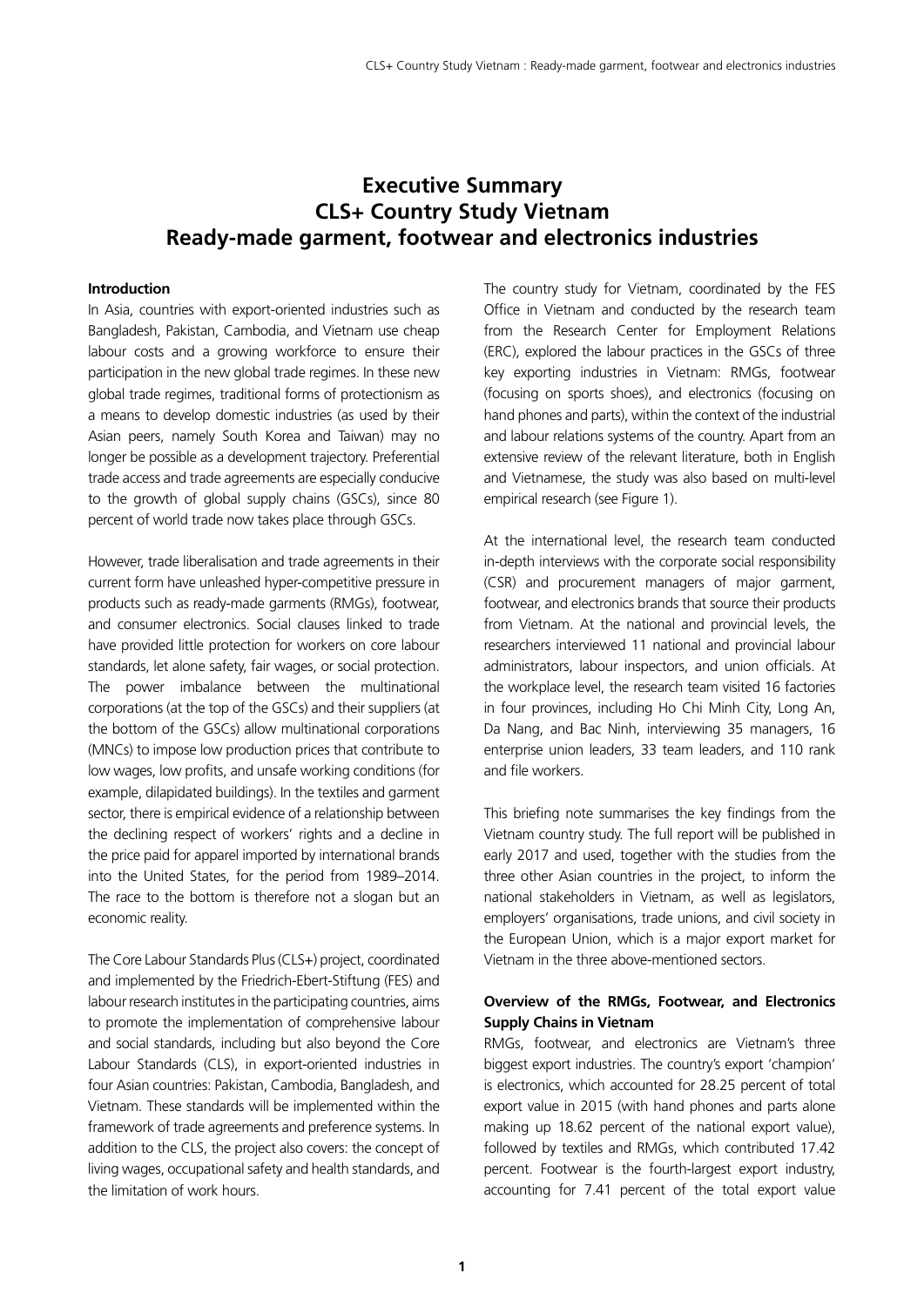| <b>FOCUS</b>                                                                                        | <b>LEVEL</b>                      | <b>METHOD</b>                                                                                    |
|-----------------------------------------------------------------------------------------------------|-----------------------------------|--------------------------------------------------------------------------------------------------|
| <b>Trade and labour in FTA's</b><br><b>Brands' Sustainability and</b><br><b>Supply Chain policy</b> | <b>GLOBAL</b><br><b>LEVEL</b>     | Literature review and<br>interviews with 6<br>procurement and 4 CSR<br>managers from brands      |
| Industrial and labour<br>policy of Vietnam                                                          | <b>NATIONAL</b><br><b>CONTEXT</b> | Literature review,<br><i>interviews</i><br>with 11 stakeholders                                  |
| Industrial/Investment and<br>labour policy of the<br>province                                       | <b>REGIONAL</b><br><b>LEVEL</b>   | Literature review and<br>interviews with 10 labour<br>and union officials<br>in 5 provinces      |
| Impacts of brand supply<br>chain policy and labour<br>practices                                     | 16<br><b>FACTORIES</b>            | <b>Interviews with 35</b><br>managers, 16 union<br>officials, 33 team leaders<br>and 110 workers |

#### **Figure 1: Research Methodology of the Vietnam Country Study**

in 2015. The majority of exporting companies in the three industries, however, are small and medium-sized companies, employing fewer than 500 workers. Most of the large-sized companies exporting garments, footwear, and electronics are foreign-owned. Altogether, the three industries employ approximately 3 million people, 70 percent of whom are women.

Despite their rapid growth, all three industries rely substantially on imported components and processed materials. In 2015, the RMG industry imported 60 percent of its materials, while the footwear industry imported 55 percent of its materials. The electronics industry imported nearly 90 percent of its materials for hand phones and parts (World Bank, 2015). With the majority of components and materials imported, the manufacturers in Vietnam are participating at the lowest value-added stage of the global value chain – the assembly stage. As such, low labour costs have been the decisive factor in maintaining the profitability of these factories.

#### **Key Findings**

1. The RMG, footwear, and electronic supply chains are characterised by a "monopsony relationship" between the brands and the suppliers in which the brands dictate the purchasing prices and in which suppliers participate in the value chain. The monopsony power of the brands is less intense in the garment and footwear industries, compared to the electronics industry, as there are more brands sourcing from Vietnam in the garment and footwear industries and each garment and footwear factory supplies to a number of different brands. In the electronics industry, however, there are fewer brands and these brands are also highly competitive. Therefore, most suppliers tend to supply to one or a very small number of brands.

2. As a result of the monopsony of the brands, the assembly supplier gets the smallest share in the GSC, which forces them to lower labour costs even more. The brands earn the largest share of the profits – ranging from 9 percent in footwear, 16 percent in garments, and 60 percent in hand phone production. The assembly supplier, which participates in the final and lowest value-added stage of the global value chain struggles with profit margins ranging from 2 percent in garments, 3 percent in footwear, and 6 percent or lower in electronics (of the net selling price). The direct labour cost, which includes the wages and other wage-related expenses for workers, makes up only 3 percent of the net selling price in garments, 9 percent in footwear, and 3.8 percent in electronics.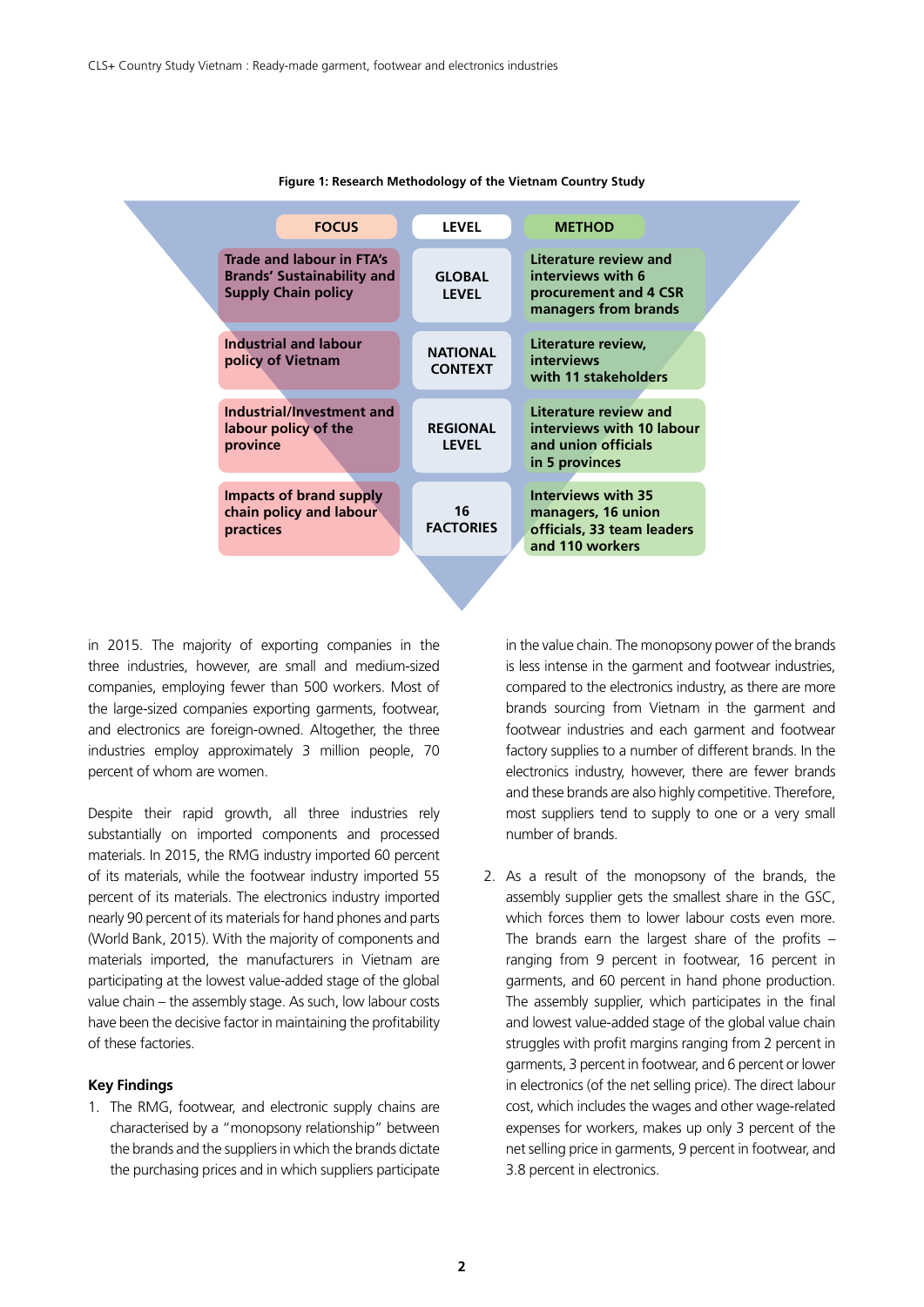|                                   | Garment   | <b>Footwear</b> | <b>Electronics</b> |
|-----------------------------------|-----------|-----------------|--------------------|
| No. of exporting firms in Vietnam | 2.500     | 1.382           | 1.100              |
| Labour force                      | 2,500,000 | 930,000         | 325,583            |
| Contribution to export value (%)  | 17.42%    | 7.41%           | 28.25%             |

#### **Table 1: Overview of RMG, Footwear and Electronics Industries in Vietnam (2015)**

*Source: Compiled by the authors from various sources, updated by August 2016*

- 3. Labour cost is a 'take it or leave it' situation, rather than a factor of negotiations between the brands and suppliers in all three industries. All of the garment and footwear suppliers claimed that the purchasing prices for the brands had not increased for the past five years; a few even faced pressure from the brands to lower their prices by 5-10 percent each year. The prices for the electronics suppliers were mostly imposed by the brands and reduced every quarter. With purchasing prices frozen for the past five years, the actual wages of workers in a supplying firm have not been a factor in price negotiation between the supplier and the brand. However, all the brands interviewed required their suppliers to comply with the legal minimum wages set by the Vietnamese government.
- 4. The suppliers responded to price pressure from the brands by increasing factory efficiency and minimising labour costs. Since the purchasing prices for brands have remained unchanged for the last five years, to keep their profitability, the suppliers have had to increase their efficiency by increasing the level of automation; reducing the number of workers per line while increasing the total production; and minimising the actual wages paid to workers. The result was that many workers lost their jobs and those that remained

had to work harder without a commensurate increase in pay. The following is an example of a foreign-owned footwear supplier: between 2013 and 2015, the factory was able to double their monthly production value while reducing 25 percent of their labour force per production line (Table 2). However, the wages paid to the rank and file workers were anchored to the minimum wages and workers' seniority without considering the increase in work intensity and workers' productivity.

5. The conflict between the business model of low-cost, fast-fashion brands and CSR standards prevents the brands from making genuine efforts towards improving sustainability standards in their supply chain. The study found little linkage between the brands' CSR policy and procurement strategy in all three industries. On the one hand, all of the brands require their 1st tier and 2nd tier suppliers to comply with Vietnam's labour legislation and the brands' CSR standards, and to monitor their own compliance through CSR audits. Compliance with CSR standards (with suppliers paying for the audits in many cases) results in rising costs for the suppliers. However, suppliers are rarely rewarded for their compliance with, or for doing better than the standards. On the other hand, the brands put constant

#### **Table 2: Cost minimisation in a footwear supplier**

| Year                        | 2013        | 2014        | 2015        |
|-----------------------------|-------------|-------------|-------------|
| Monthly production (in USD) | 1.6 million | 2.8 million | 3.1 million |
| No. of workers per line     | 80          | 70          | 60          |
| <b>Wages</b>                | MW+5%/year  | MW+5%/year  | MW+5%/year  |

*Source: compiled by the authors based on the interviews with the management of a footwear company, July 2016*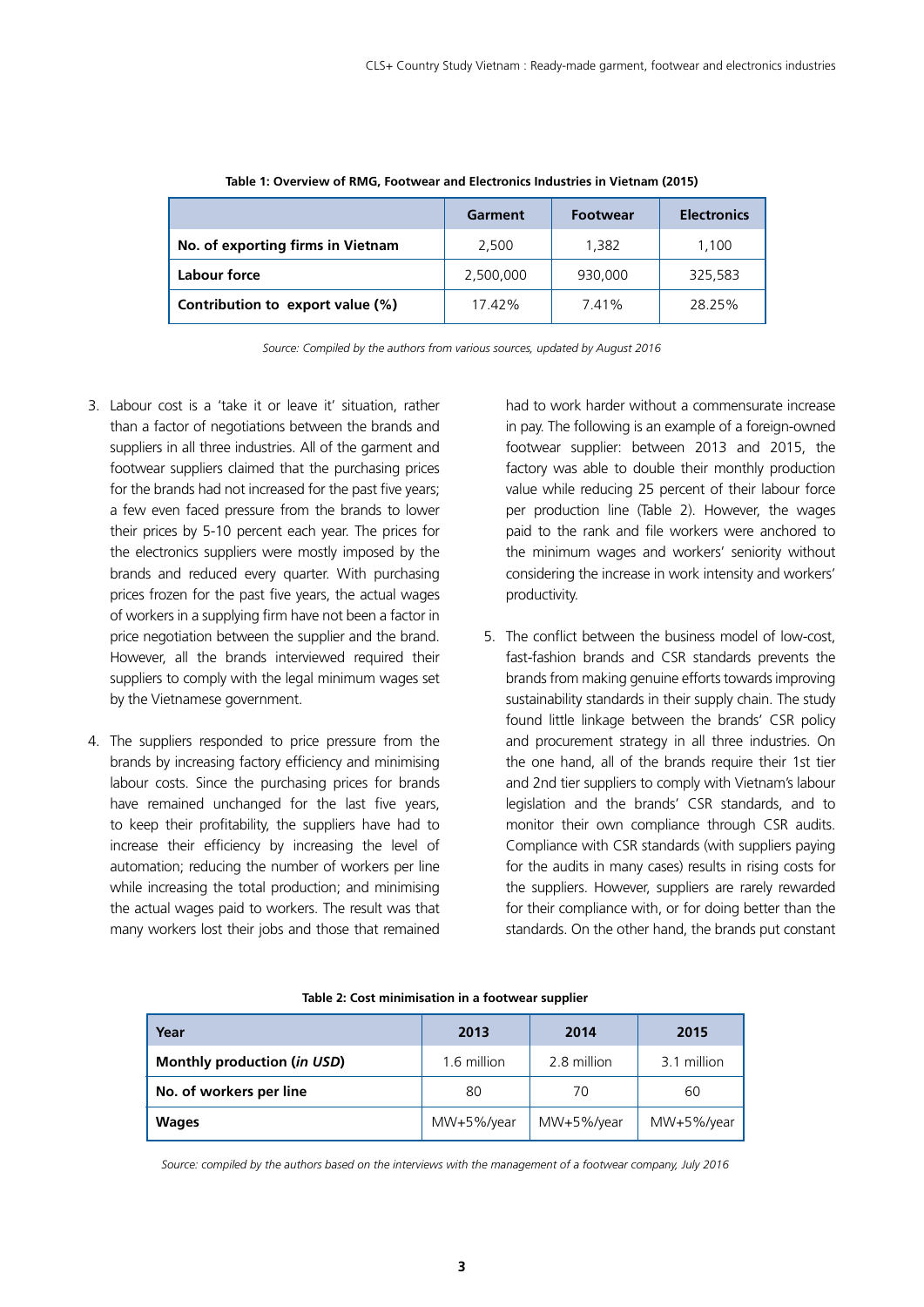

#### **Figure 2: Price Structure and Profit margin of fashion brands, 1st tier suppliers and 2nd tier suppliers in Vietnam**

*Source: Calculated by the authors based on interviews with the managers of apparel suppliers*



**Figure 3: Cost break down of a pair of sport shoes**

*Source: compiled by the author based on interviews with footwear suppliers and information from UNIDO (2000)1 and Solereview (2015)2*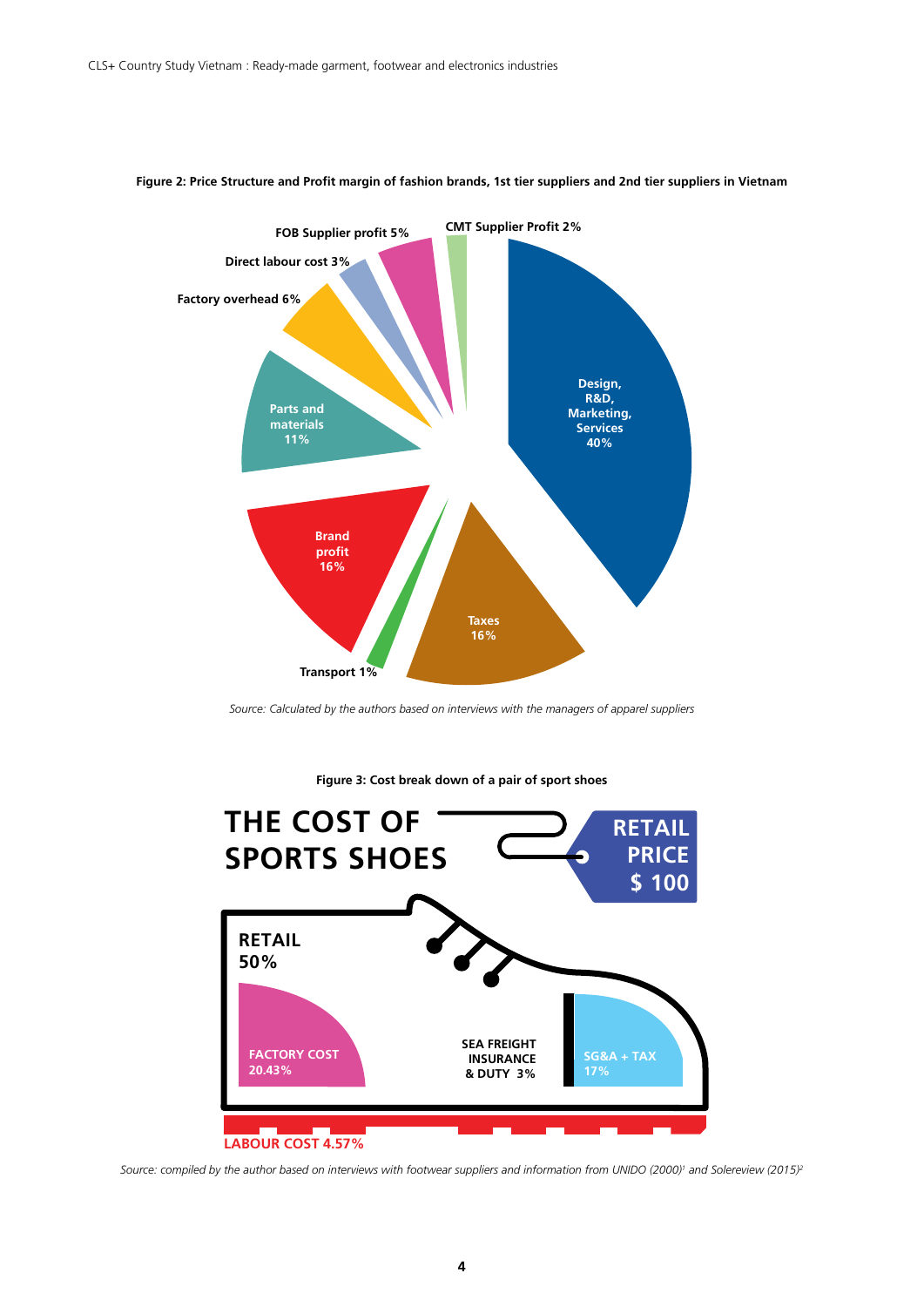- 'If the minimum wage (MW) continues to rise at this rate and Cut-Make-Trim (CMT) price still frozen, **our company can last for at most 3 years more**' (Deputy Director of a Vietnamese garment company)

- 'We conduct CSR audits and inform the procurement team. **We have no idea about how prices are determined.** It's another department's job' (Sustainability manager of a US garment brand)

- 'Labour cost is just one of the factors that affect (CMT) prices. We also require the suppliers to raise productivity, reduce waste and increase efficiency'**That's why we do not have to raise our price.** (Regional procurement manager of an European footwear brand)

Interviews conducted between July and September 2016

pressure on the suppliers to keep the same production prices, or to further lower prices. These conflicting pressures from the brands have gradually driven out the suppliers with good labour practices (who were unable to keep costs down), while encouraging those with lower labour standards to minimise labour costs.

6. Apart from the brands, the vendors<sup>3</sup> and major 1st tier suppliers played a critical role in intensifying the downward cost pressure on their subcontractors. While the brands have not adjusted the purchasing price for the last five years, the vendors and 1st tier suppliers pushed harder on the 2nd tier suppliers to lower costs. A Vietnamese garment subcontractor said: "*We cannot work directly with the brands so we have to work through vendors, but the vendors are pushing too hard on us [to lower costs]*. A few years ago, our profit margin was still higher than the bank interest rate, but now it is lower.<sup>4</sup> But if we don't accept the prices, we don't have enough work for the workers." At the same time, the brands cannot ensure the monitoring of all the subcontracting activities within the supply chain.

- 7. Despite the cost pressure from the brands, the domestic suppliers chose to adopt a more sustainable approach to labour standards than the foreign direct invested firms. The study found that the actual working conditions and wages of workers in the supply firms did not necessarily correspond to the factories' value-added or profit margin. The Vietnamese enterprises, especially the former state-owned enterprises (SOEs), were found to have better labour practices than the foreign direct invested firms, despite their profit margin being the lowest in the supply chain. In particular, the former SOEs in the garment industry were paying workers higher than the foreign direct invested firms, invested more in labour upskilling, provided a wide range of labour management communication and grievance mechanisms, and offered more generous welfare benefits. The rank and file workers in the foreign direct invested firms of all three industries had little chance or incentive to improve their labour skills. The wages of workers in foreign direct invested firms depended more on attendance and seniority than on individual skills and productivity.
- 8. Compliance with labour standards was the best in the garment industry, followed by the footwear industry. The situation in the electronics industry was the worst, especially in the areas of occupational safety and health (OSH), working hours, and living wages. The workers in the electronics industry were faced with forced overtime of up to 100 hours/month. The overtime worked accounted for up to 50 percent of their takehome income, while their basic wages were tied to the minimum wage. Compared with the firms in the other two industries, the electronics firms are at the infancy level in terms of social dialogue. The electronic industry workers had so few effective formal communication and grievance handling channels that 80 percent of them relied on their production team leaders as an informal alternative (see Figure 5). Conversely, the garment workers had many more formal and informal options for voicing their feedback. The study also found signs of systematic gender-based discrimination in employment and occupation in the electronics firms surveyed, which all had policies of only recruiting female workers for the rank and file work, while appointing mostly men for managerial positions.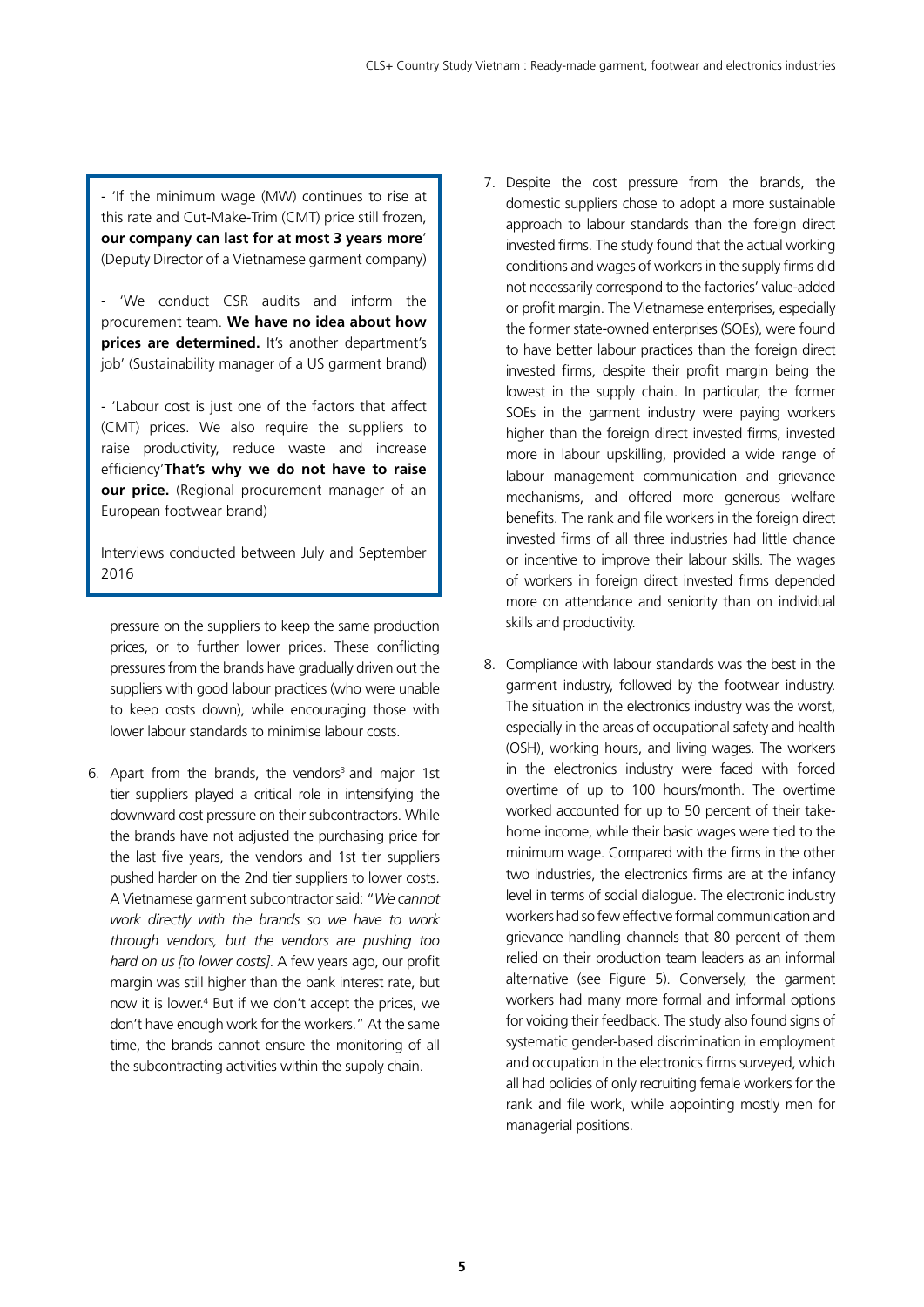

#### **Figure 5: Most trusted channel for grievance handling by garment and electronics workers**

9. The supply chain in the garment, footwear, and electronics industries in Vietnam was dominated by the East Asian suppliers, while the domestic firms participated mostly at the 2nd tier level. Prior to 1997, foreign direct investment (FDI) projects had to take the form of joint ventures between the foreign investors and SOEs. Since 1997, ownership restriction has been removed, which has had a lasting impact on the ownership structure of FDI. In 2006, joint venture projects decreased to just 42.5 percent of total registered foreign capital, while projects with 100 percent foreign capital accounted for 45.5 percent (*Herr et al*., 2016). While the model of joint ventures has faded, both the national and provincial governments have offered incentives to encourage FDI at the expense of domestic investors. For instance, the national government offers a reduction in corporate income tax for projects of over US\$300 million, for which mostly FDI projects are eligible as few domestic firms are able to make such large-scale investments.<sup>5</sup> In addition, to attract FDI, provincial governments have been offering even bigger incentives to foreign investors, as in the case of Samsung in Thai Nguyen Province.<sup>6</sup> In other words, the FDI policy at national and provincial levels has been discriminatory towards domestic investment while granting advantages to FDI projects, without any obligation for technological transfer. Consequently, the GSCs in RMGs, footwear, and electronics in Vietnam have been dominated by the foreign direct invested firms, mostly consisting of East Asian investors (see Figure 6). Foreign-owned firms dominate the exports-oriented electronics sector, with domestic firms accounting for only 10 percent of the sector's export value.

However, as this study found, while most foreign direct invested firms in the three surveyed industries showed little interest in labour upskilling and kept wages and working conditions at minimum levels, the domestic firms are more committed to the local labour force and tend to have more a sustainable approach to labour standards. Increasing the participation of the domestic firms in the GSCs in the key exporting industries, therefore, tends to have positive impacts on the labour quality and labour standards for workers in these sectors. This is also reinforced by the fact that the former state-owned garment sector under the conglomerate Vinatex tends to invest more than foreign direct invested firms into upstream and downstream segments like spinning, weaving, and dyeing, thus increasing the national value-added.

10. Vietnam's industrial policy has been largely ineffective. Vietnam's growth model is heavily reliant on trade in natural resources. Crude oil accounts for 20 percent of total exports. The proportion of exported services in relation to total exports went down from 11.6 percent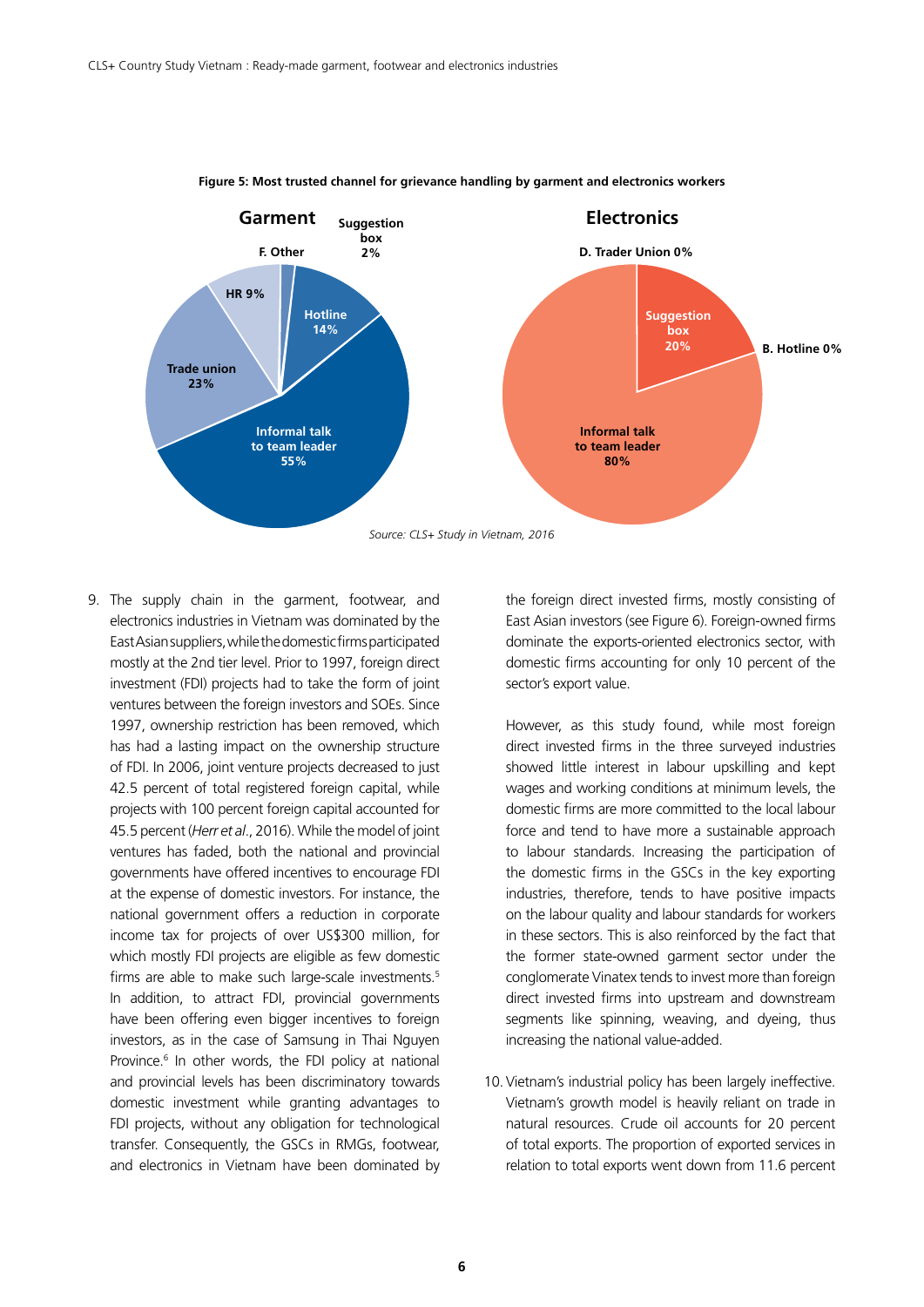

**Figure 6: FDI and domestic sectors' contribution to export value (%)**

in 2005 to 7.6 percent in 2012, and was again at 7.6 percent in 2014. In the industrial sector, Vietnam mainly exports low-tech, labour-intensive products such as garments, furniture, footwear, and electronics. The domestic content of these products, however, remains low, ranging from 40-55 percent (CNV International, 2016). In the meantime, the domestic private sector faces a lot of difficulties, including limited access to bank credits, land, etc., resulting in discriminatory treatment compared to the FDI sector. Without an effective industrial policy, more international trade threatens to deepen under-development and prevent economic catch-up (Herr et al., 2016). One of the key reasons for the ineffectiveness of Vietnam's industrial policy is the high level of decentralisation. The study found significant divergences among provinces in terms of industries, investment, and labour policy, as in the cases of Long An Province in South Vietnam and Da Nang Province in Central Vietnam.

11. Strong industrial policies and selective investment strategies are conducive to better labour standards. By comparing the investment and industrial policies of Long An and Da Nang Provinces, the study found significant differences between the two provinces which have led to diverging approaches to labour standards. On the one hand, Long An Province strived to attract FDI quickly and unselectively, while not investing enough into the strengthening of labour administration,

inspection, and trade unions. On the other hand, Da Nang Province took a high-road approach. The province had strong industrial policies with a clear and selective investment approach, while still maintaining high FDI flows and encouraging more investment into cleaner and higher-technology industries. At the same time, in order to prevent labour problems that may damage the investment environment of the city, the authorities in Da Nang Province have been active in building the capacity of labour inspectors while strengthening the local trade unions.

12. By the end of 2015, after years of negotiations, Vietnam concluded two important Free Trade Agreements (FTAs) in parallel: the Trans-Pacific Partnership (TPP) with the United States, and the FTA with the European Union (EVFTA). Both FTAs are considered to be 'new generation agreements' as they are not only comprehensive but also contain detailed sustainability (environmental and labour) chapters. However, while the European Union has taken a promotional approach, as it has always done, in handling the sustainability issues associated with the FTA with Vietnam, the United States had opted for a sanctions-based approach in the TPP. While both FTAs await ratification, they have had an initial impact, as the Vietnamese government is committed to revising the legislative framework, including the Labour Code, in compliance with international labour standards to integrate deeper into the global value chain.

*Source: Vietnam Customs Office, 2015*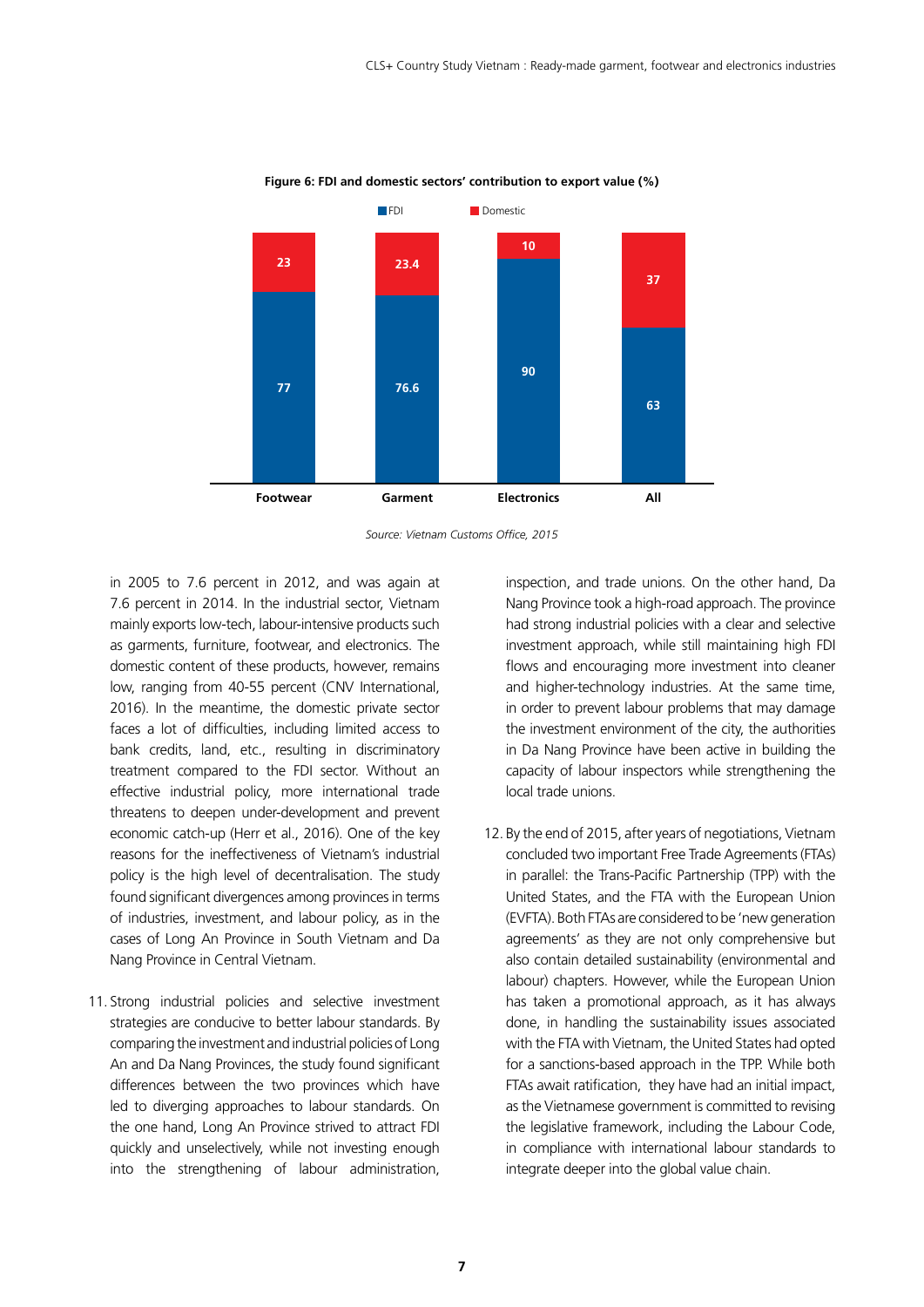### **Notes**

- 1. Ferenc Schmél, "Structure of Production Cost in Footwear Manufacture," United Nations Industrial Development Organization, 2000, http://www.unido.org/fileadmin/import/userfiles/timminsk/leatherpanel14schmelcosts.pdf.
- 2. "What does it cost to make a running shoe?" SoleReview, May 22, 2016, https://www.solereview.com/what-doesit-cost-to-make-a-running-shoe/.
- 3. Vendors are the intermediaries that take orders from the brands and subcontract to different manufacturing factories.
- 4. The bank interest rate in Vietnam in 2015 and 2016 ranged from 6-7 percent per year.
- 5. http://www.hepza.hochiminhcity.gov.vn/web/guest/84
- 6. http://kinhdoanh.vnexpress.net/tin-tuc/doanh-nghiep/de-xuat-uu-dai-dac-biet-cho-samsung-thainguyen-3110403.html
- 7. When this Executive Summary was published, US President-elect Donald Trump had announced he would withdraw the participation of the United States in the TPP on his first day in office.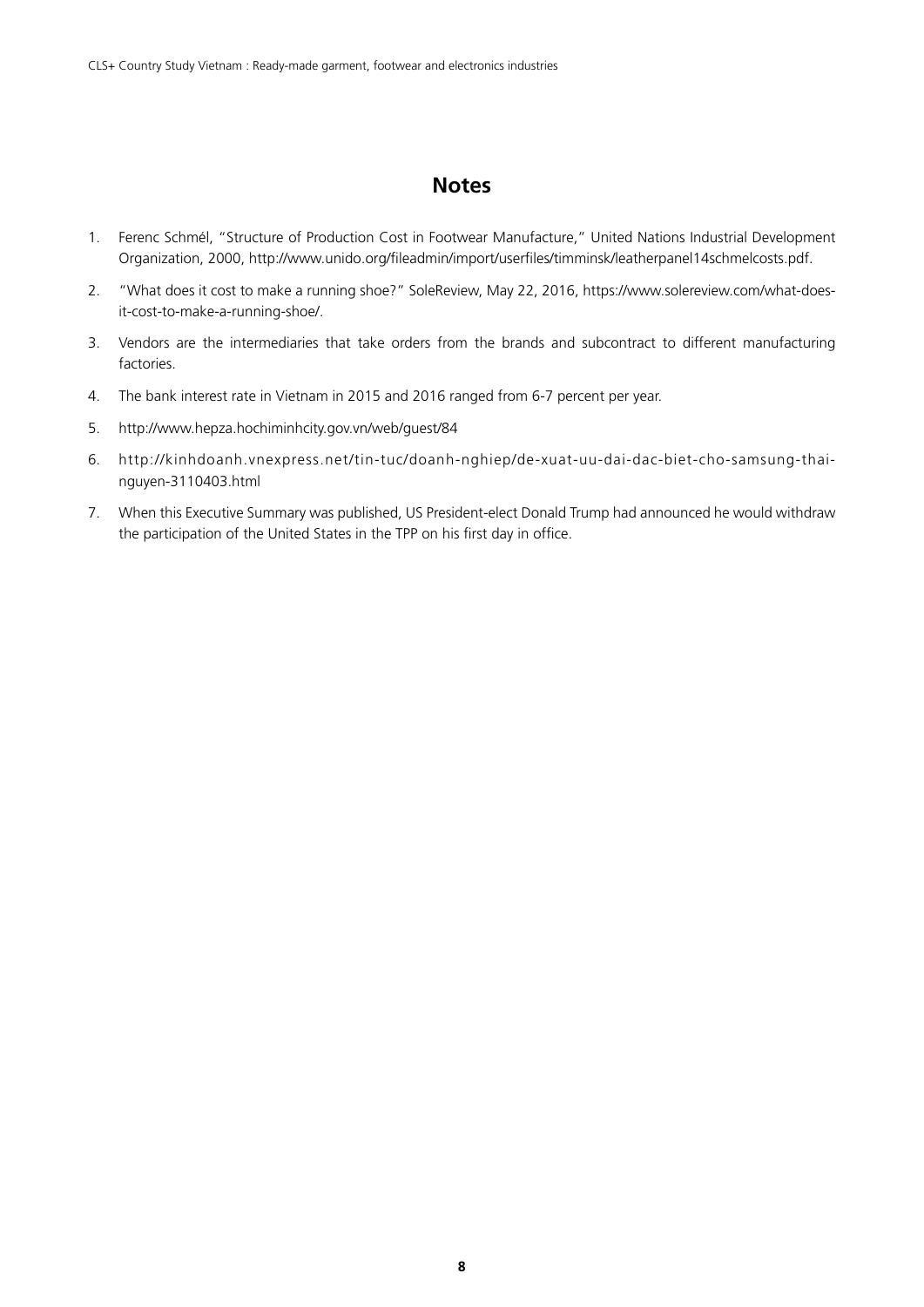## **Bibliography**

- Do Quynh Chi. "Vietnam country study: Labour Standards in the Garment Supply Chain." *CNV Internationaal,* 2016. https://www.cnvinternationaal.nl/\_Resources/Persistent/c693cde01921991a984c192d70c887f75412dcdc/CNV-Vietnam-Garment-Supply-Chain-web%20clickable%20ENG%20DEF.pdf.
- Herr, Hansjörg, Erwin Schweisshelm and Truong-Minh Vu. "Vietnam in the Global Economy: Development through Integration or Middle-income Trap?" Friedrich-Ebert-Stiftung, 2016.
- Hughes, Owen. "How much does a Samsung Galaxy S7 really cost? The price of smartphone revealed." *International Business Times*, March 16, 2016. http://www.ibtimes.co.uk/how-much-does-samsung-galaxy-s7-really-cost-pricesmartphone-revealed-1549917.
- Schmél, Ferenc. "Structure of Production Cost in Footwear Manufacture." United Nations Industrial Development Organization, 2000. http://www.unido.org/fileadmin/import/userfiles/timminsk/leatherpanel14schmelcosts.pdf.
- "Taking Stock: An Update on Vietnam's Recent Economic Developments Key Findings (December 2015)." World Bank, 2015. http://www.worldbank.org/en/news/feature/2015/12/02/taking-stock-an-update-on-vietnams-recenteconomic-developments-key-findings-december-2015.
- Vietnam Customs Office. "Tinh hinh xuat nhap khau ca nuoc nam 2015." 2015. http://www.customs.gov.vn/default. aspx.
- "What does it cost to make a running shoe?" SoleReview, 2016. https://www.solereview.com/what-does-it-cost-tomake-a-running-shoe/.